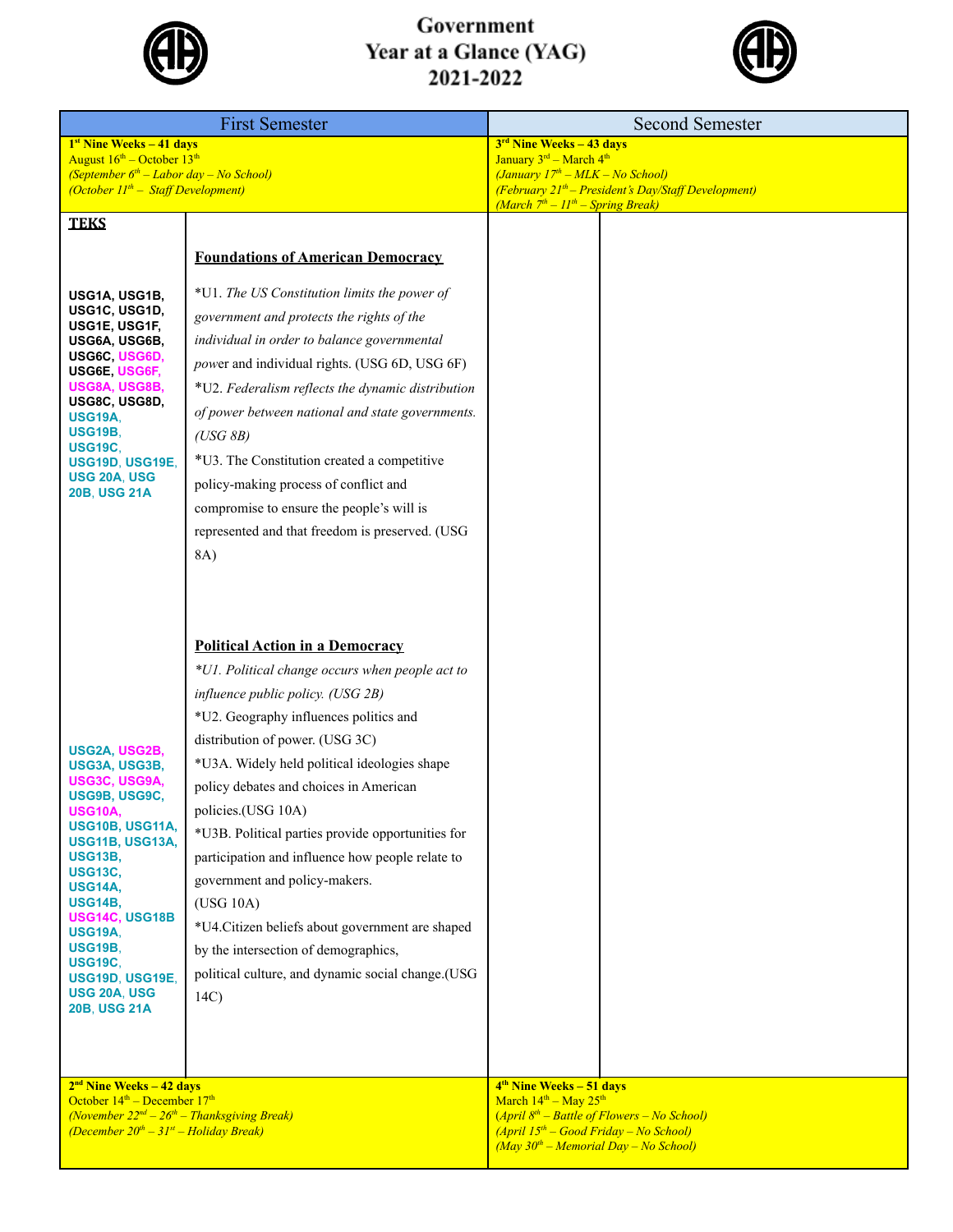

## Government<br>Year at a Glance (YAG)<br>2021-2022



| <b>TEKS</b>                                                                                                                                                                                                                                                                         |                                                                                                                                                                                                                                                                                                                                                                                                                                                                                                                                                                                                                                    | <b>TEKS</b> |  |
|-------------------------------------------------------------------------------------------------------------------------------------------------------------------------------------------------------------------------------------------------------------------------------------|------------------------------------------------------------------------------------------------------------------------------------------------------------------------------------------------------------------------------------------------------------------------------------------------------------------------------------------------------------------------------------------------------------------------------------------------------------------------------------------------------------------------------------------------------------------------------------------------------------------------------------|-------------|--|
|                                                                                                                                                                                                                                                                                     |                                                                                                                                                                                                                                                                                                                                                                                                                                                                                                                                                                                                                                    |             |  |
|                                                                                                                                                                                                                                                                                     | <b>Interactions among Branches of</b>                                                                                                                                                                                                                                                                                                                                                                                                                                                                                                                                                                                              |             |  |
|                                                                                                                                                                                                                                                                                     | Government                                                                                                                                                                                                                                                                                                                                                                                                                                                                                                                                                                                                                         |             |  |
|                                                                                                                                                                                                                                                                                     |                                                                                                                                                                                                                                                                                                                                                                                                                                                                                                                                                                                                                                    |             |  |
| USG4A, USG4B,<br>USG4C, USG5A,<br>USG5B, USG7A,<br>USG7B, USG7C,<br>USG7D, USG7E,<br>USG7F, USG,7G,<br>USG7H, USG17A<br><b>USG17B,</b><br><b>USG18A,</b><br><b>USG18B,</b><br><b>USG19A.</b><br><b>USG19B,</b><br><b>USG19C.</b><br>USG19D, USG19E,<br>USG 20A, USG<br>20B, USG 21A | *U1. The republican ideal in the U.S. is expressed<br>in the structure and operation of the legislative<br>branch. (USG7A)<br>*U2. The presidency has been enhanced beyond<br>its expressed constitutional powers. (USG 7B)<br>*U3. The design of the judicial branch protects<br>the Supreme Court's independence as a branch of<br>government. (USG 7C)<br>*U4. The emergence and use of judicial review<br>remains a powerful judicial practice. (USG 7C)<br>*U5. The branches of government must compete,<br>cooperate, and compromise in order to govern.<br>(USG 7E)                                                         |             |  |
|                                                                                                                                                                                                                                                                                     | ≤U1. Humans strive for power.<br>(USG7H, USG 7E)<br>U3. While the role of the government in a free<br>enterprise system is limited, governmental policies in<br>the United States affect the economy.(USH 7G)<br>U4. U.S. foreign policy is primarily focused on economic<br>and military relationships with other regions of the<br>world (USG 7G)<br>U5. Governmental legislation, policies, and court<br>decisions have facilitated cultural changes in the United<br>States.(USG 16A)>>                                                                                                                                        |             |  |
| <b>USG12A.</b><br><b>USG12B.</b><br><b>USG12C,</b><br>USG12D, USG12E,<br>USG12F, USG12G,<br><b>USG15A.</b><br><b>USG15B,</b><br><b>USG16A.</b><br><b>USG16B.</b><br><b>USG19A.</b><br><b>USG19B.</b><br><b>USG19C.</b><br>USG19D, USG19E,<br>USG 20A, USG<br>20B, USG 21A           | <b>Civil Liberties and Civil Rights</b><br>*U1. Provisions of the U.S. Constitution's Bill of<br>Rights are continually being interpreted to balance<br>the power of government and the civil liberties of<br>individuals. (USG 15B)<br>*U2A. The Fourteenth Amendment's equal<br>protection clause as well as other constitutional<br>provisions have often been used to support the<br>advancement of equality(USG12F)<br>*U2B. Protections of the Bill of Rights have been<br>selectively incorporated by way of the Fourteenth<br>Amendment's due process clause to prevent state<br>infringement of basic liberties. (USG12G) |             |  |